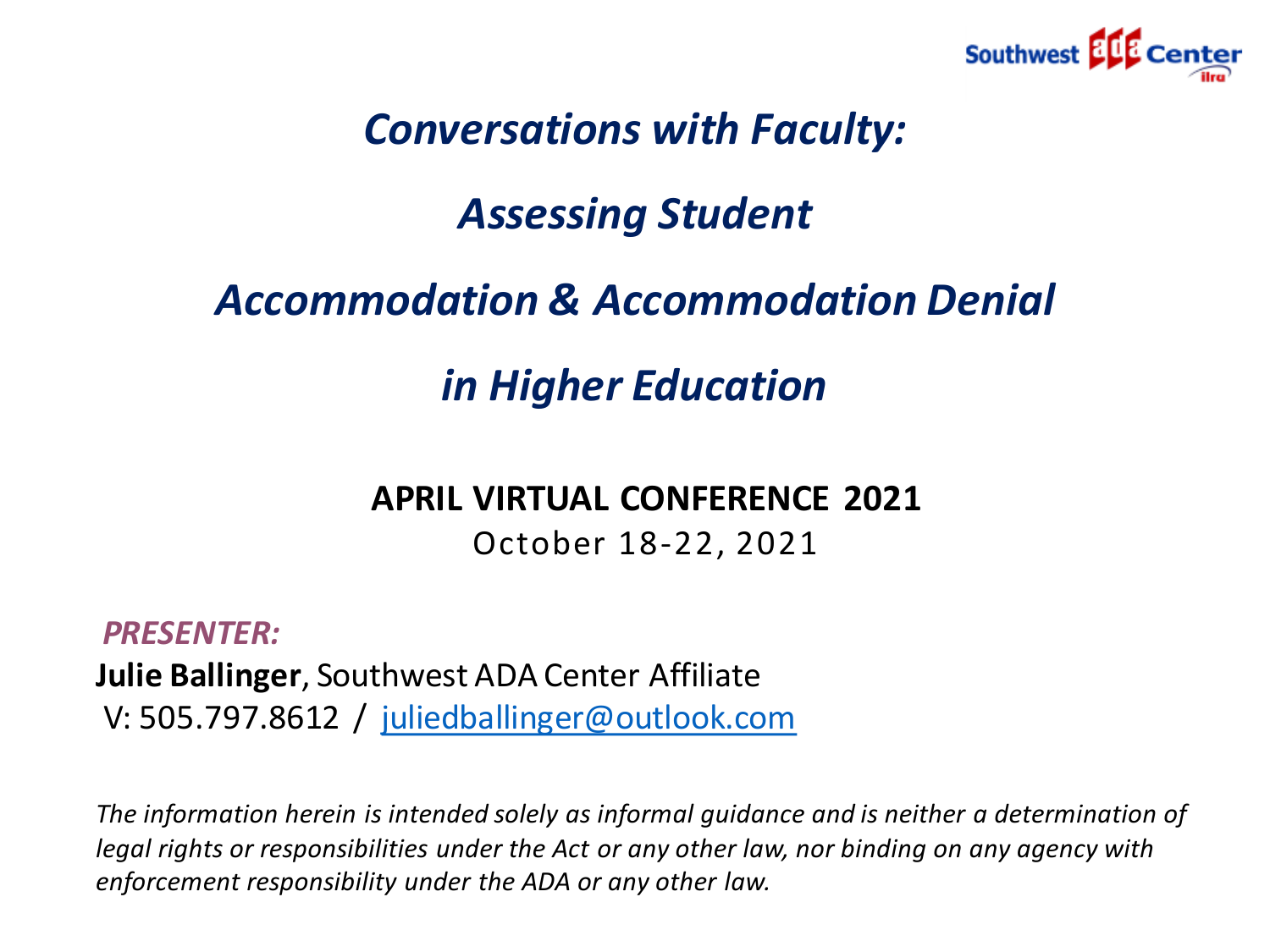



• **The Southwest ADA Center** [\(www.southwestada.org\)](http://www.southwestada.org/) is part of the

ADA National Network and serves NM, TX, AR, LA, and OK.

- Each Regional ADA Center focuses on its region's unique needs.
- To find and contact YOUR regional ADA Center:

Go to [www.adata.org](http://www.adata.org/)

 $\checkmark$  Call 1-800-949-4232

*The ADA National Network is funded by the National Institute on Disability, Independent Living, and Rehabilitation Research (NIDILRR).*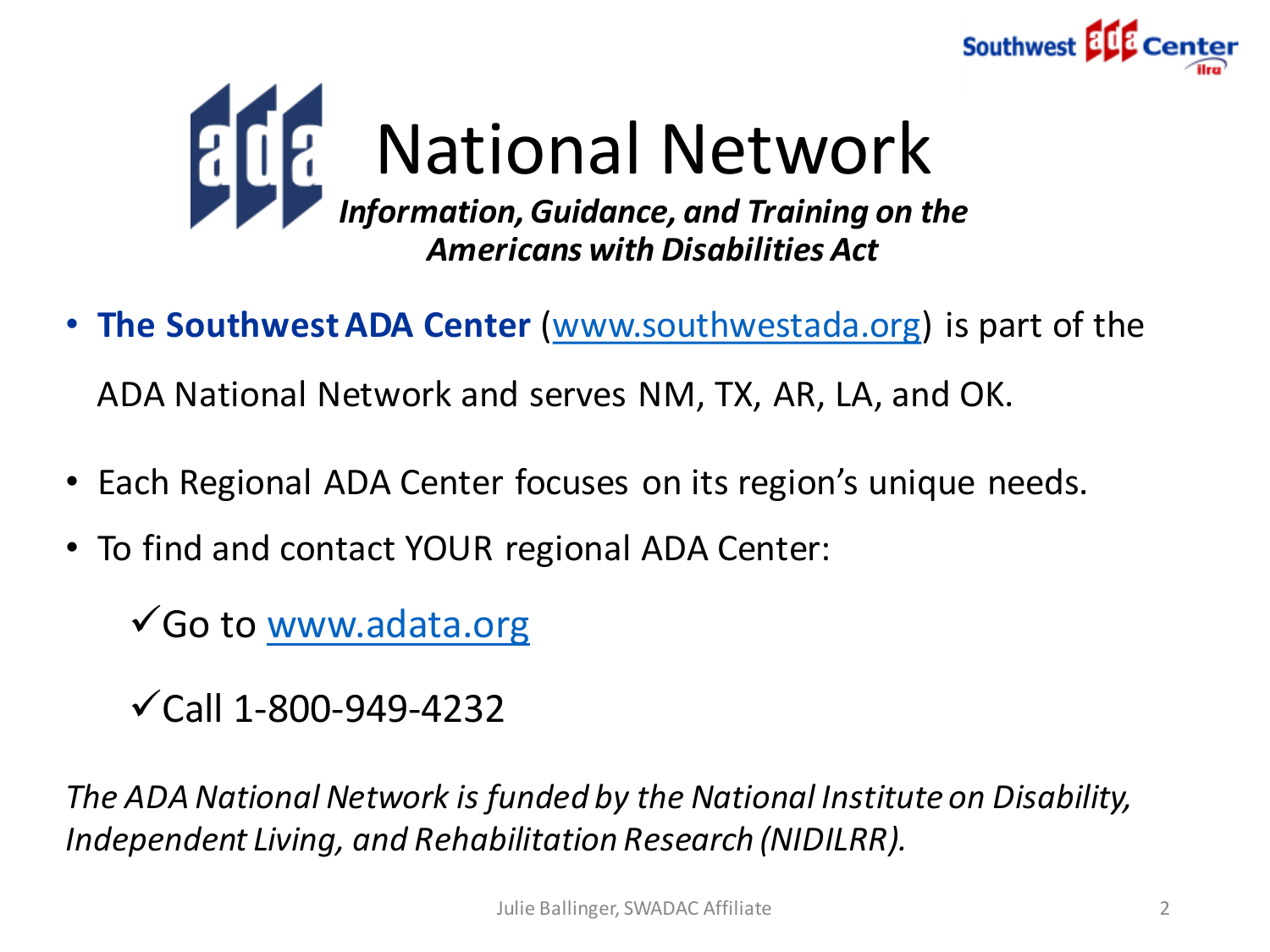

# **The ADA**

**"This Act is powerful in its simplicity. It will ensure that people with disabilities are given the basic guarantees for which they have worked so hard: independence, freedom of choice, control of their lives, and the opportunity to blend fully and equally into the rich mosaic of the** 

**American mainstream."** 

*President George Bush* 

*Signing of the American with Disabilities Act of 1990*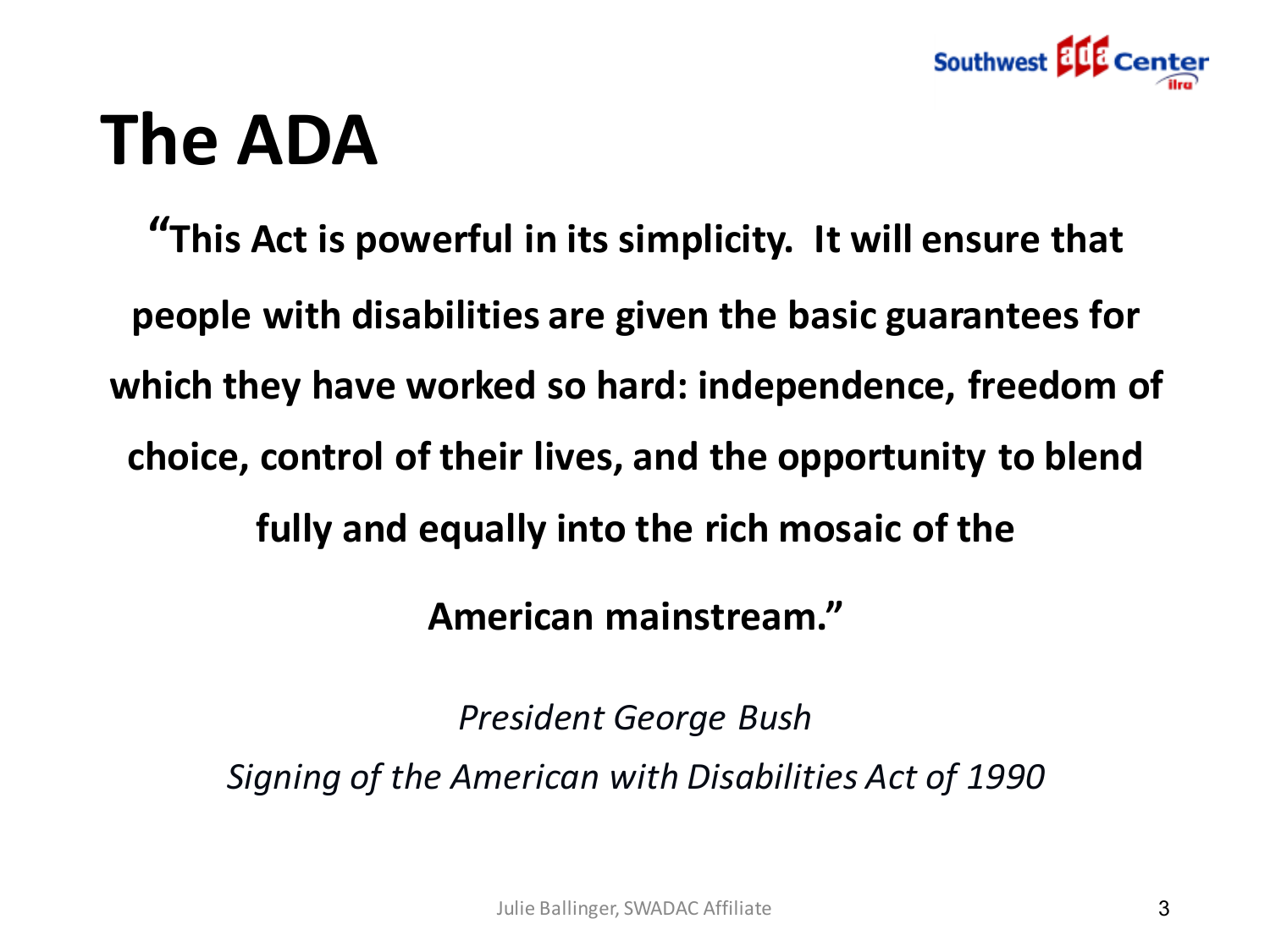

### **Federal Legislation - Higher Education**

- **Section 504** of the **Rehabilitation Act** of **1973**
	- If receive federal funding cannot discriminate on the basis of disability.
- **Title II** (State and Local Gov.) and **III** (Business and Non-Profits) of the **Americans with Disabilities Act**
	- Program Access (ADA Title II) = Higher Education programs must be accessible to and useable by people with disabilities, including learning online programs.
- **Fair Housing Act, Sec. 504 and ADA =** Campus housing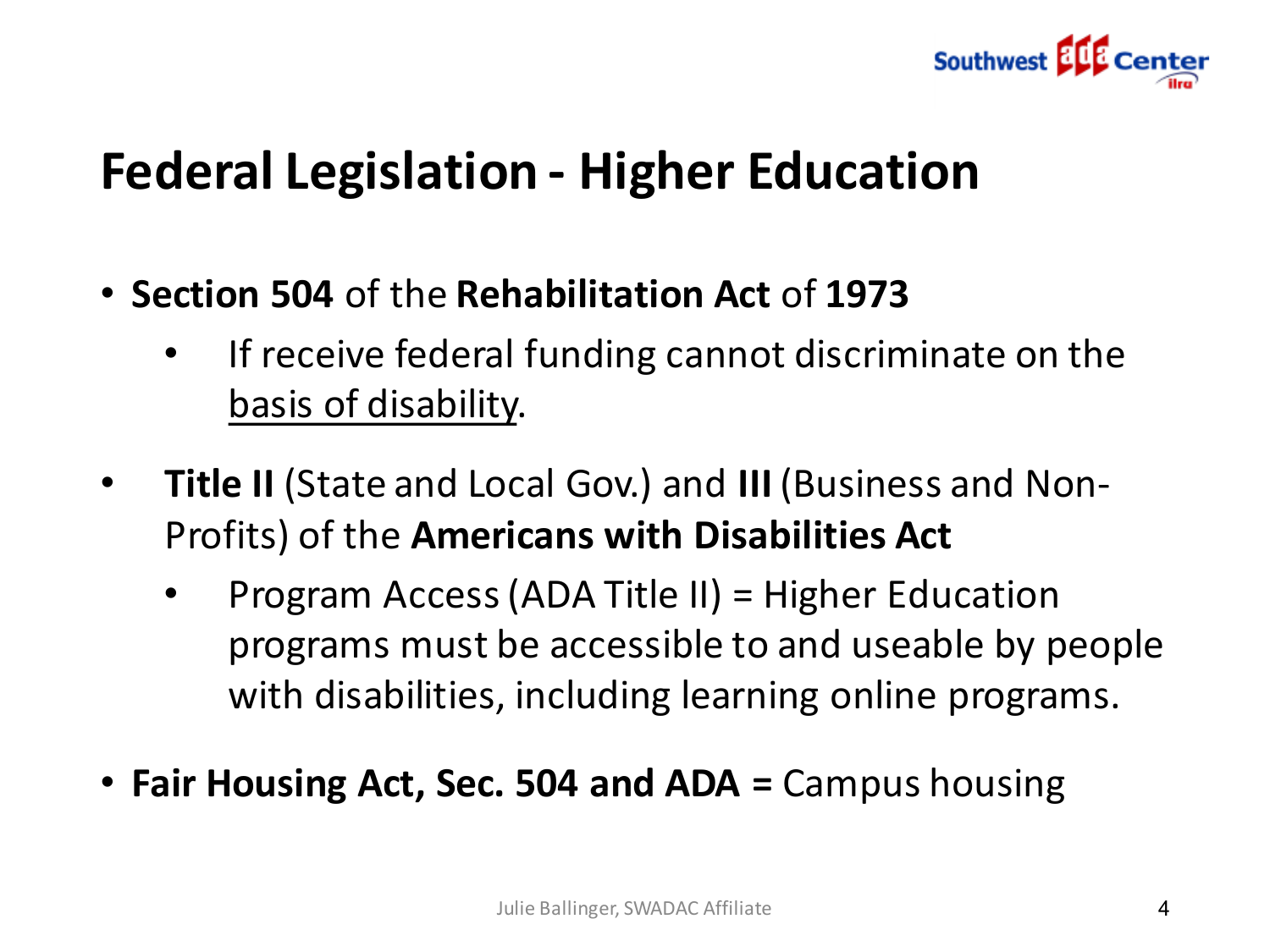

#### *Southwest ADA Center Publication Conversations with Faculty: Assessing Student Accommodation & Accommodation Denial in Higher Education*

Julie Ballinger, MA, Southwest ADA Center Affiliate, Author Melanie Thornton, MA, Southwest ADA Center Affiliate, Contributing Author

This guide will give potential and present students, advocates, and higher education professionals an organized, straightforward tool to use when engaging, educating, and resolving issues with faculty regarding academic disability-related accommodations. This guide can be share with anyone and everyone.

**[www.southwestada.org/html/publications/schools/postsecondary/ConversationsFaculty.html](http://www.southwestada.org/html/publications/schools/postsecondary/ConversationsFaculty.html)**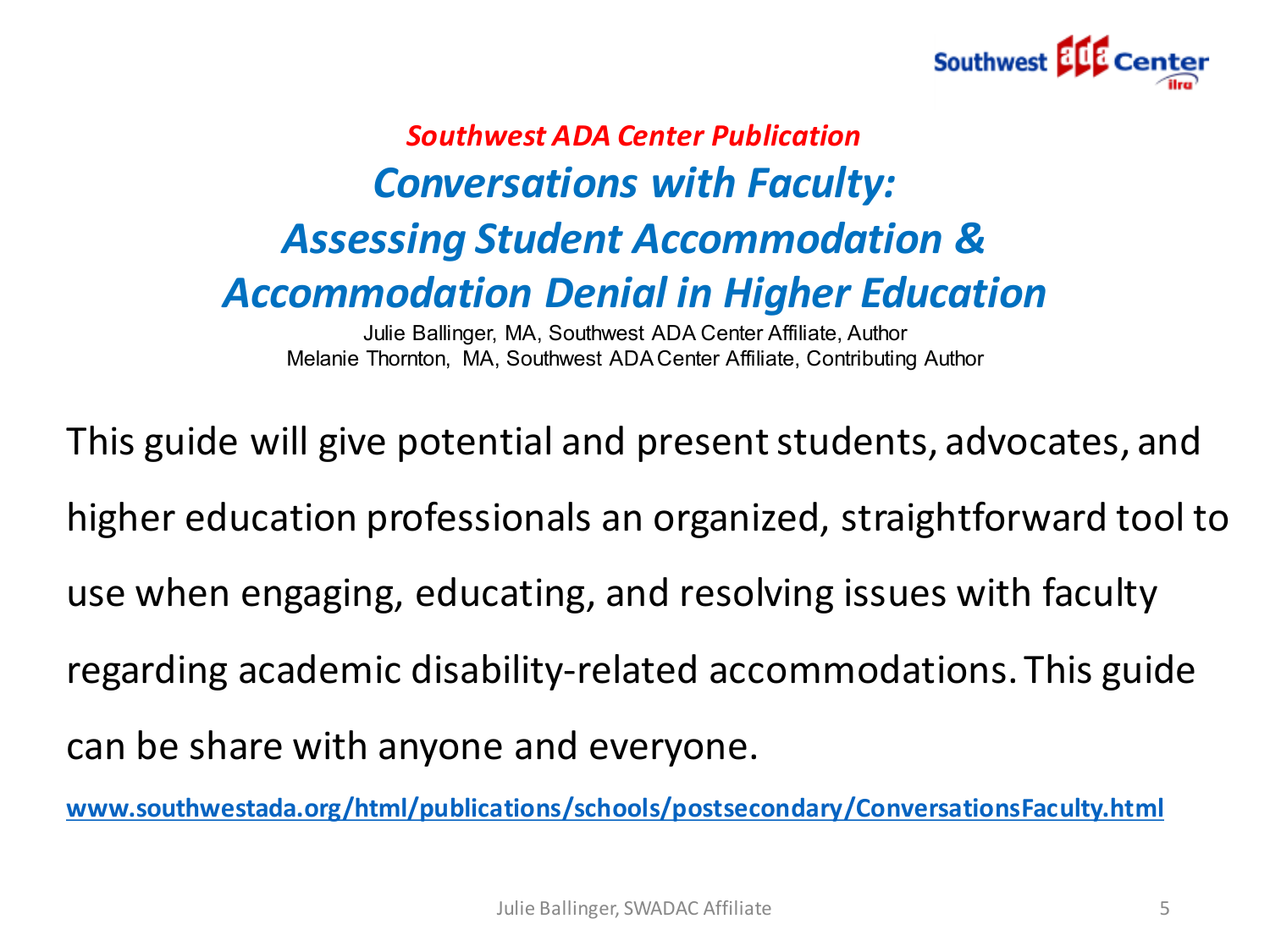

# **Training Objective**

To give students, advocates, and higher education disability resource professionals an organized, straightforward tool to use when engaging, educating, and resolving issues with departments and faculty regarding academic disability-related accommodations.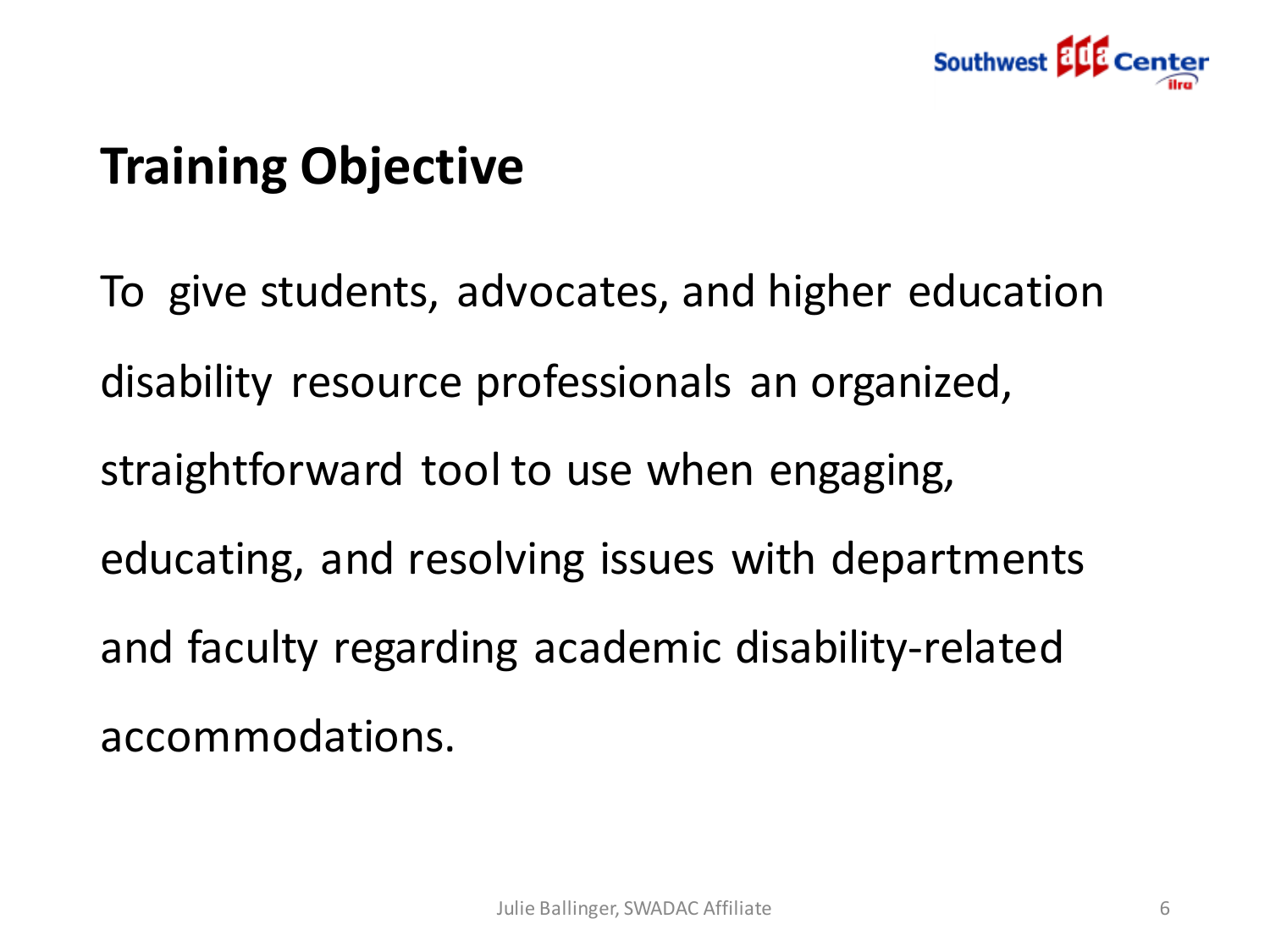

# **ADA Amendments Act**

Starting with the law

#### **SEC. 6. RULES OF CONSTRUCTION.**

(a) Title V of the Americans with Disabilities Act of 1990 (42 U.S.C. 12201 et seq.) is amended—

(1) by adding at the end of section 501 the following:

''(f) FUNDAMENTAL ALTERATION.—Nothing in this Act alters the provision of section 302(b)(2)(A)(ii), specifying that **reasonable modifications in policies, practices, or procedures shall be required, unless** an entity can demonstrate that making such modifications in policies, practices, or procedures, **including academic requirements in postsecondary education**, would fundamentally alter the nature of the goods, services, facilities, privileges, advantages, or accommodations involved."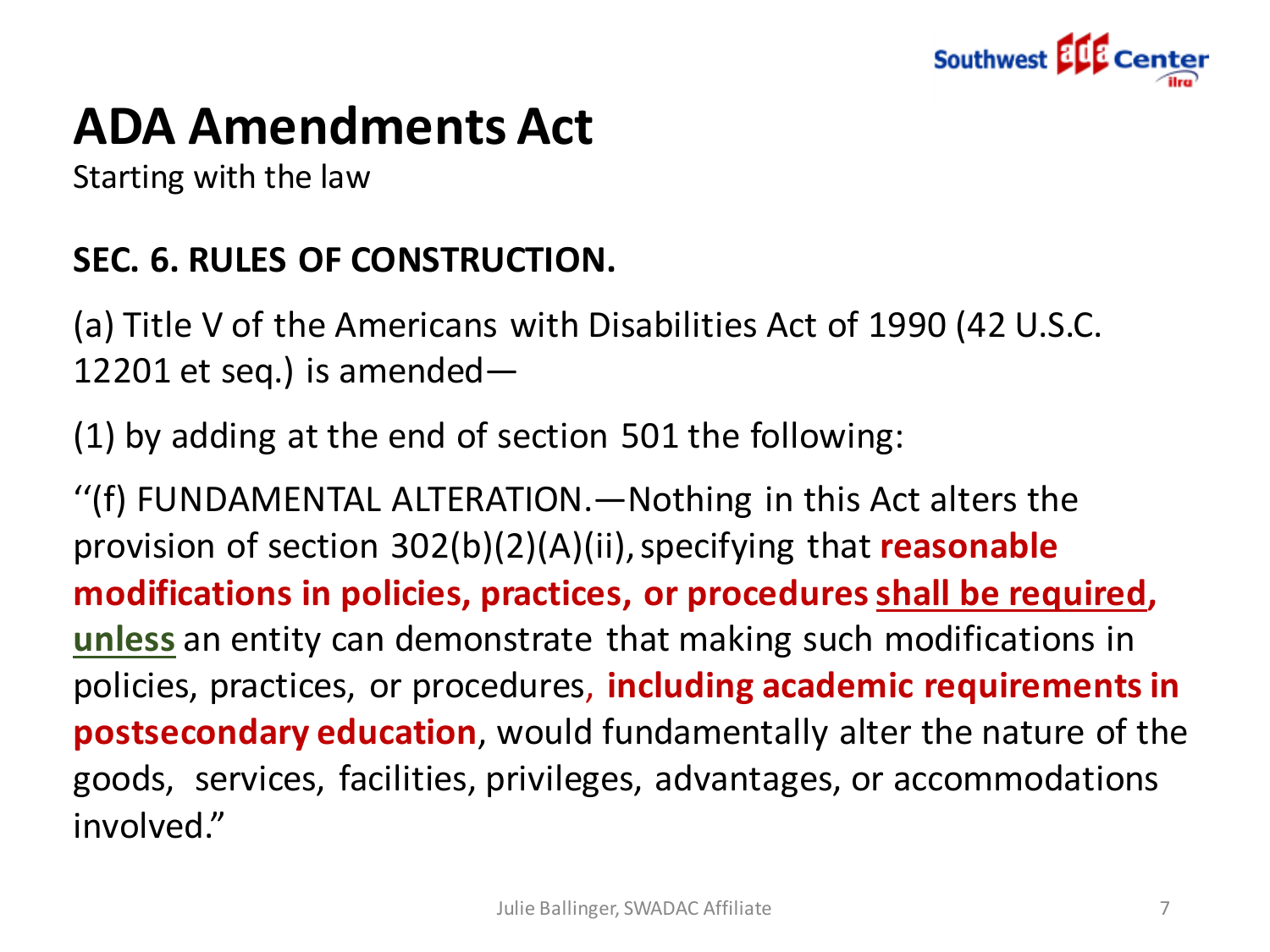

An adjustment can **ONLY be denied IF** it can be shown that it will either:

- 1. Fundamentally **alter** the class, requirement(s), or program
- 2. Give the student an **unfair advantage** over other students (exceeding equal access)
- 3. Result in **undue financial** and **administrative burden**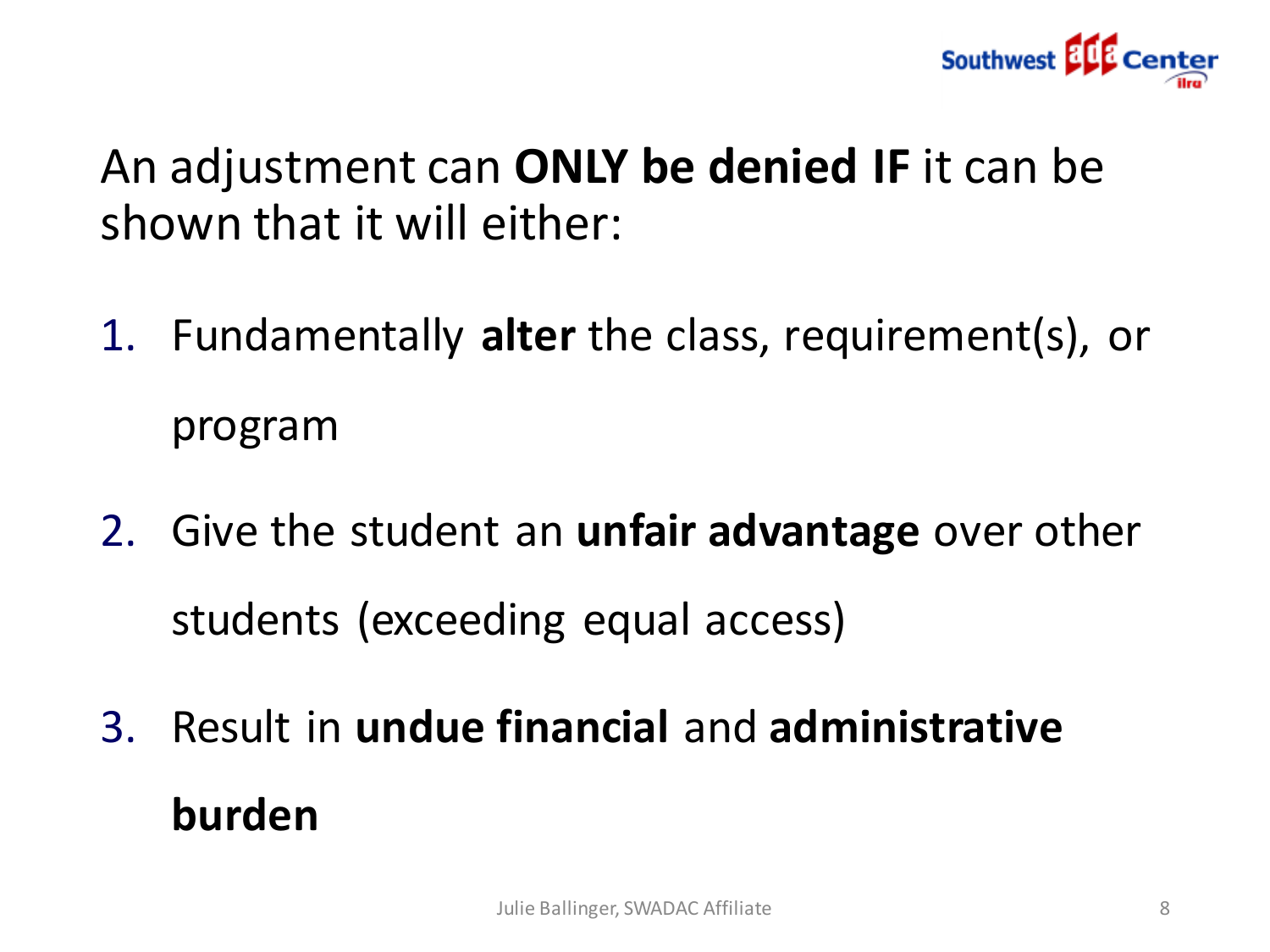

# **Shift away from**

- the approach where the Student Disability Services Office has the burden of "**convincing**" the particular academic department or instructor to provide the accommodation/ modification.
- "The ability of a **disabled student services office to persuade** an instructor or academic department to provide an adjustment / accommodation **should not be** the determining factor in whether the student is accorded an accommodation to which she or he is entitled."

*(US Dept. of Education Letter - Mt. San Antonio College Voluntary Resolution)*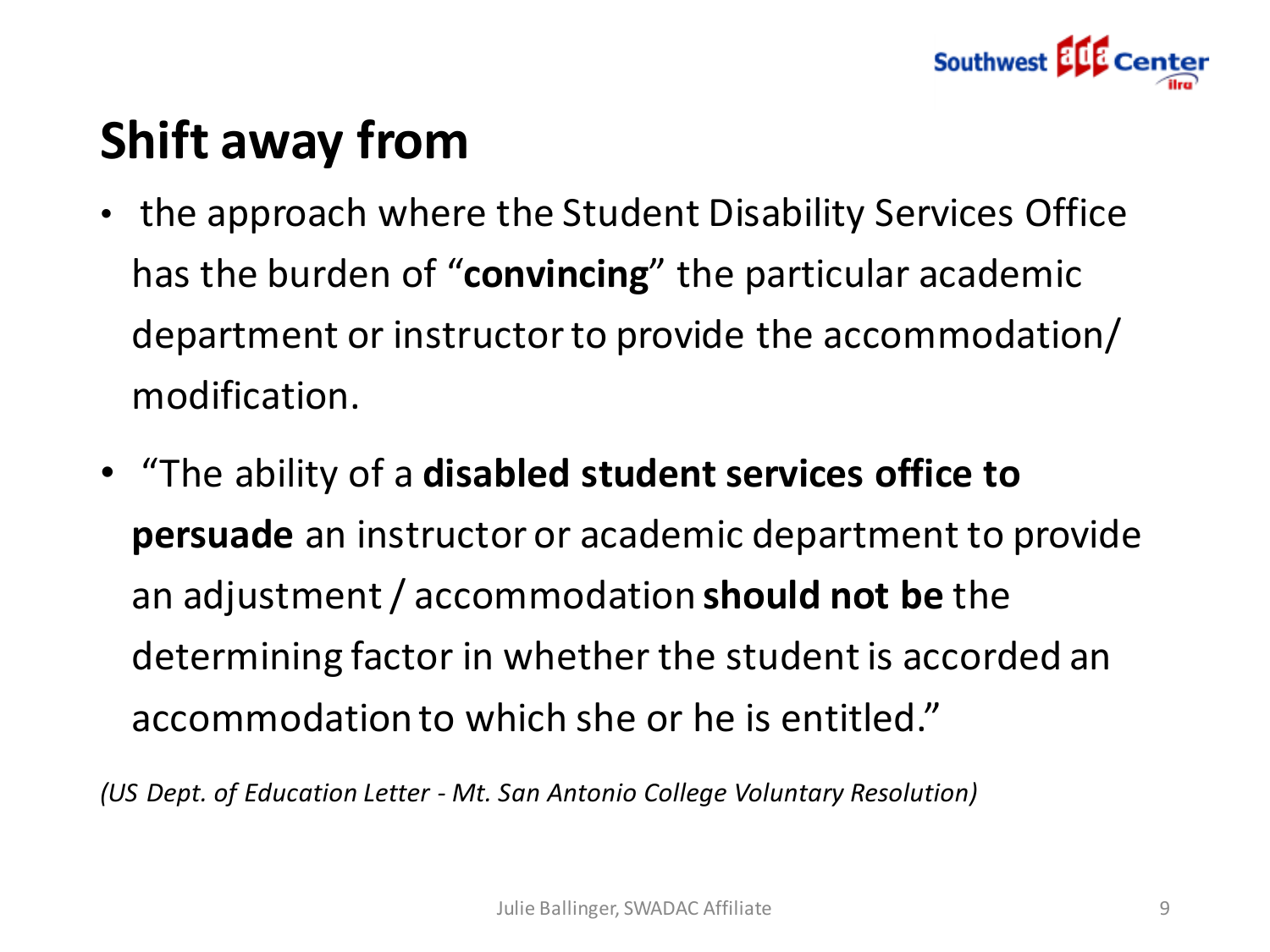

### **Before The Accommodation Analysis**

Start with a conversation that:

• helps the instructor understand the purpose of the accommodation

and

• helps the disability service professional understand the nature of the course or exam and how the accommodation fits within the specific context.

If a conflict still exists……….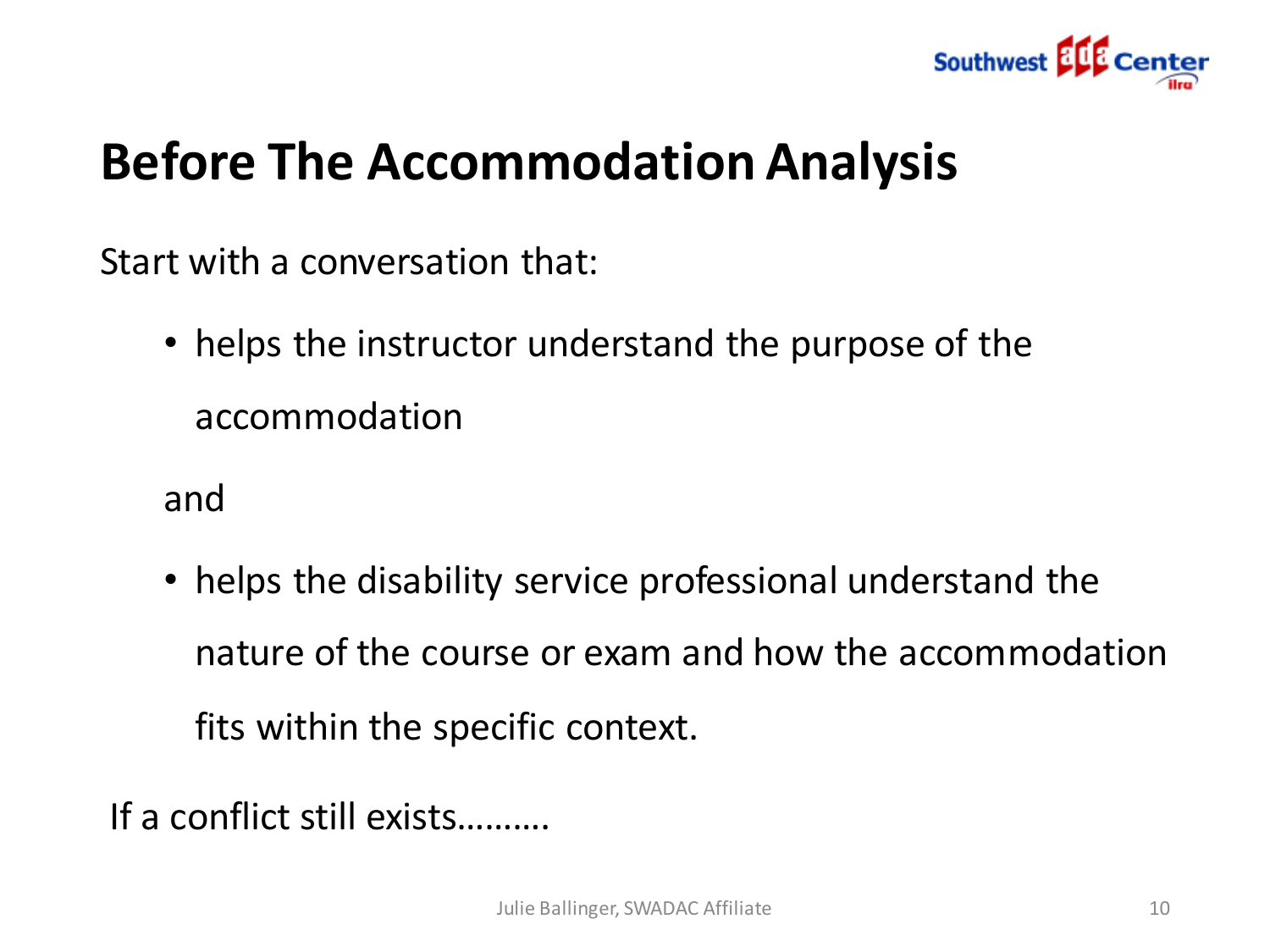

### **A clearly articulated written procedure**

- "for **addressing such conflicts**, including designation of an administrator with authority over the parties and responsibility to resolve accommodation disputes, is an effective method for ensuring institutional compliance with Section 504 & Title II."\*
- The premise of a **formal procedure** is that the educational institution has a "real obligation ... to seek suitable means of reasonably accommodating a [disabled] person and to submit a factual record indicating that it conscientiously carried out this statutory obligation."\*\*

*\*(US Dept. of Education Letter - Mt. San Antonio College Voluntary Resolution) \*\*(Wynne v. Tufts Univ. Sch. of Med., 932 F.2d 19, 25-26 (1st Cir. 1991))*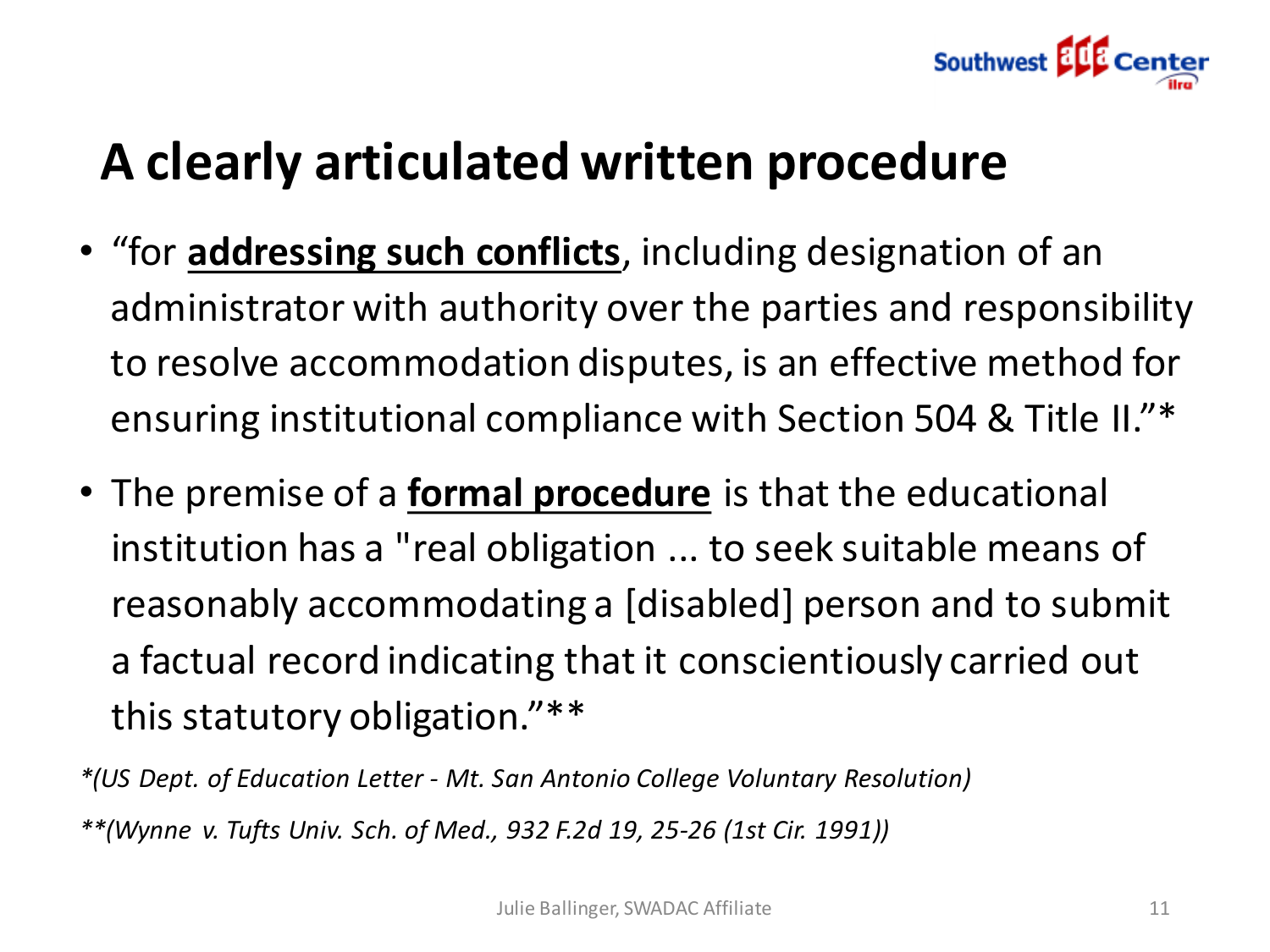

# **Effectively framing to Academic Departments**

- Understanding that a denial could mean a **DENIAL of CIVIL RIGHTS**.
	- Meaning that this is a very serious issue and that the instructor must be fully prepared to justified their decision to the student and even possibly OCR and/or the student's lawyer.
- The **instructor must take an active role** of denial rather than a passive one of just disagreeing with the College's Disability Services or the student.
- Is the **denial defendable**?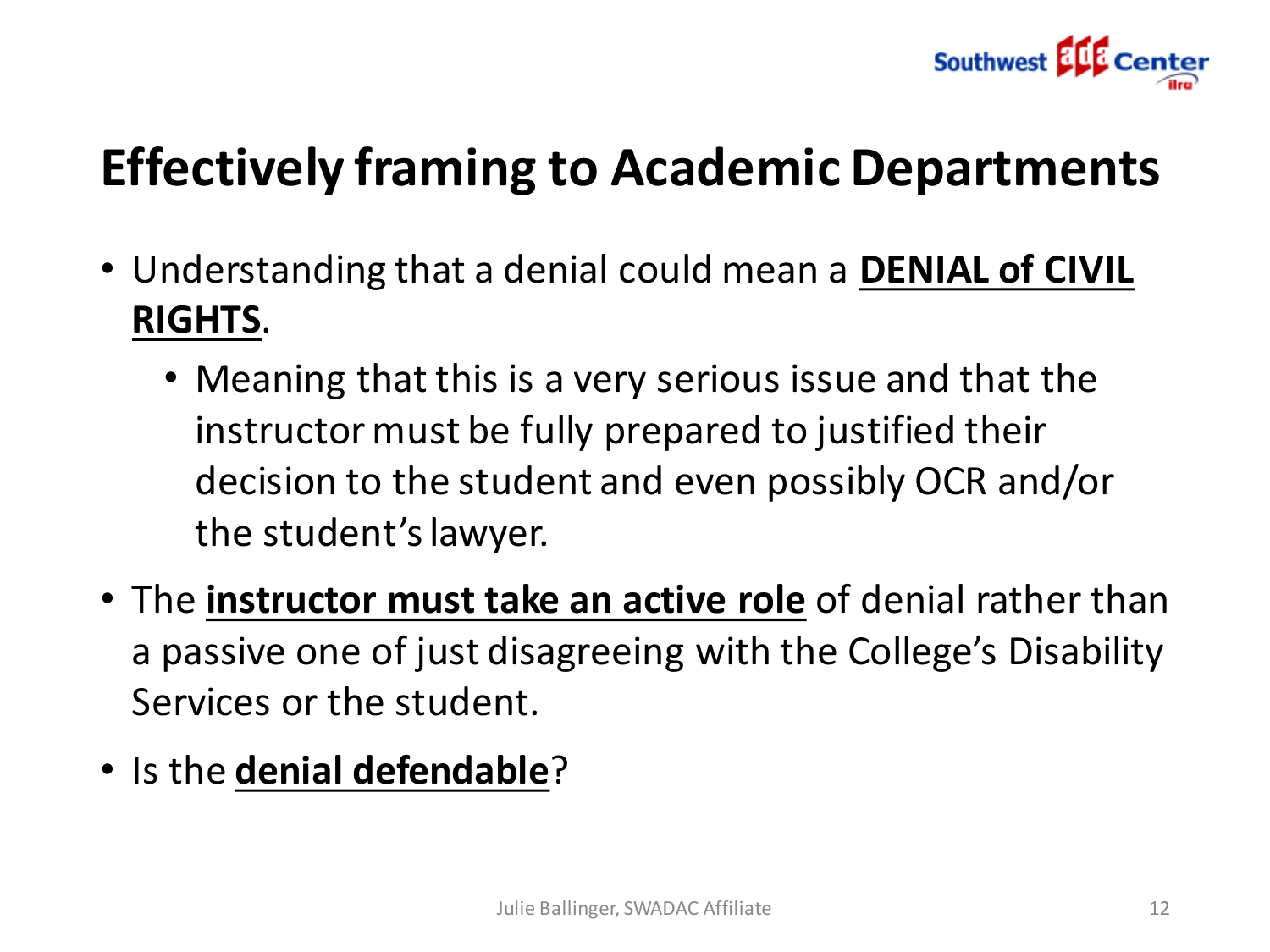

# **Assessing Student Accommodation & Accommodation Denial Guide**

**(Instructor's Analysis)**

- 1. What are the instructor's general **class policies and process**  and how does that **affect equal access** determinations? Do these policies include how each individual disabled student's access needs are determined and met?
- 2. Will or does the granted accommodation(s) **directly correlate** with the student's **disability** or **barriers**?
- 3. What is Student Disability Services recommending and why? How have these suggested accommodation(s) or modification(s) been taken into **consideration**?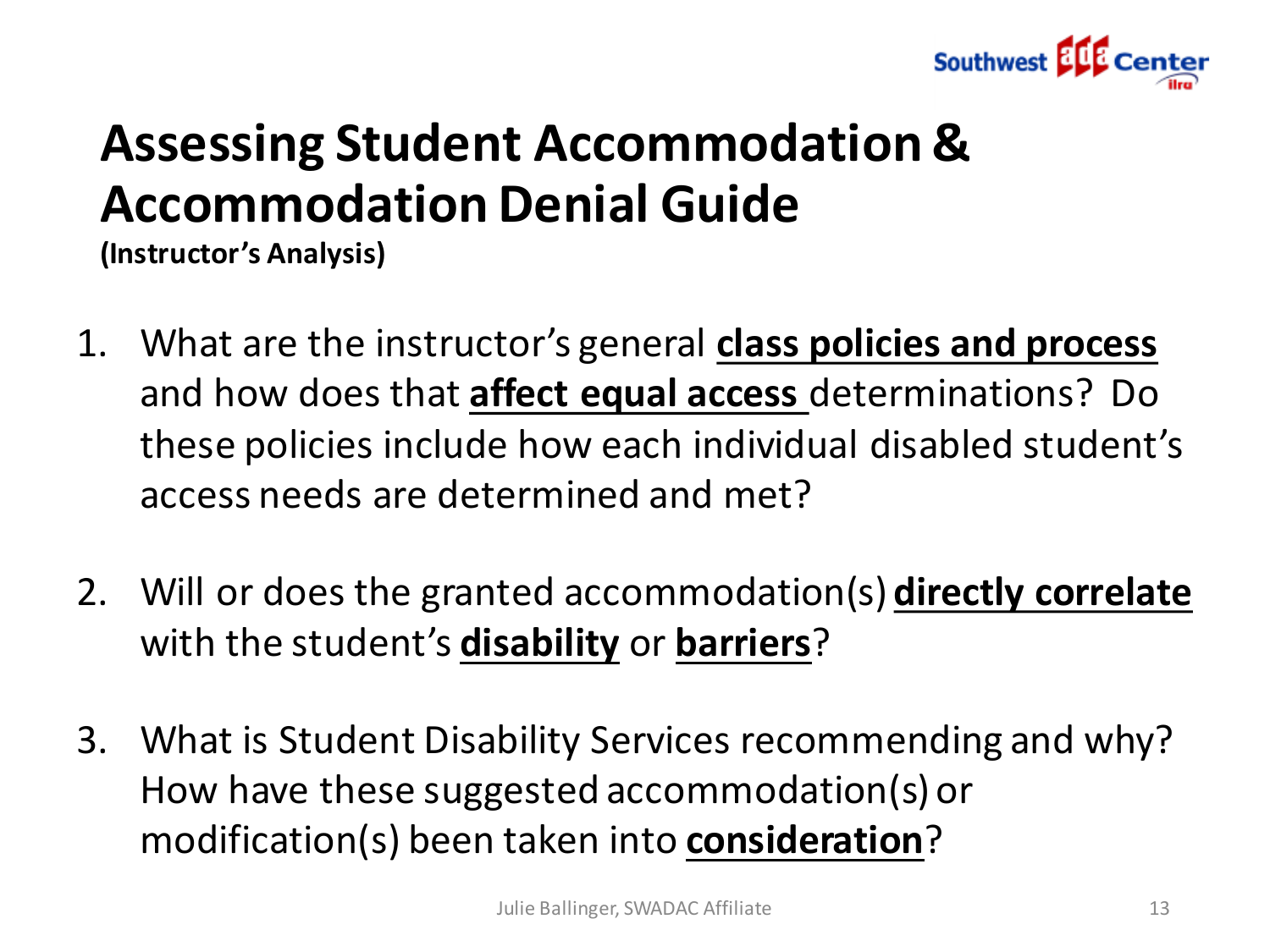

## **Instructor's Analysis continued**

- 4. What the **class is designed to do and measure** should be carefully examined. What knowledge is the professor teaching, what **activities are being used to determine/measure** the student's understanding, implementation, and expression of gained knowledge? For example, what is the test truly measuring and how does the requested accommodation affect or not affect this measurement?
- 5. Does the requested accommodation **lower the learning standards?** If so, **exactly how**?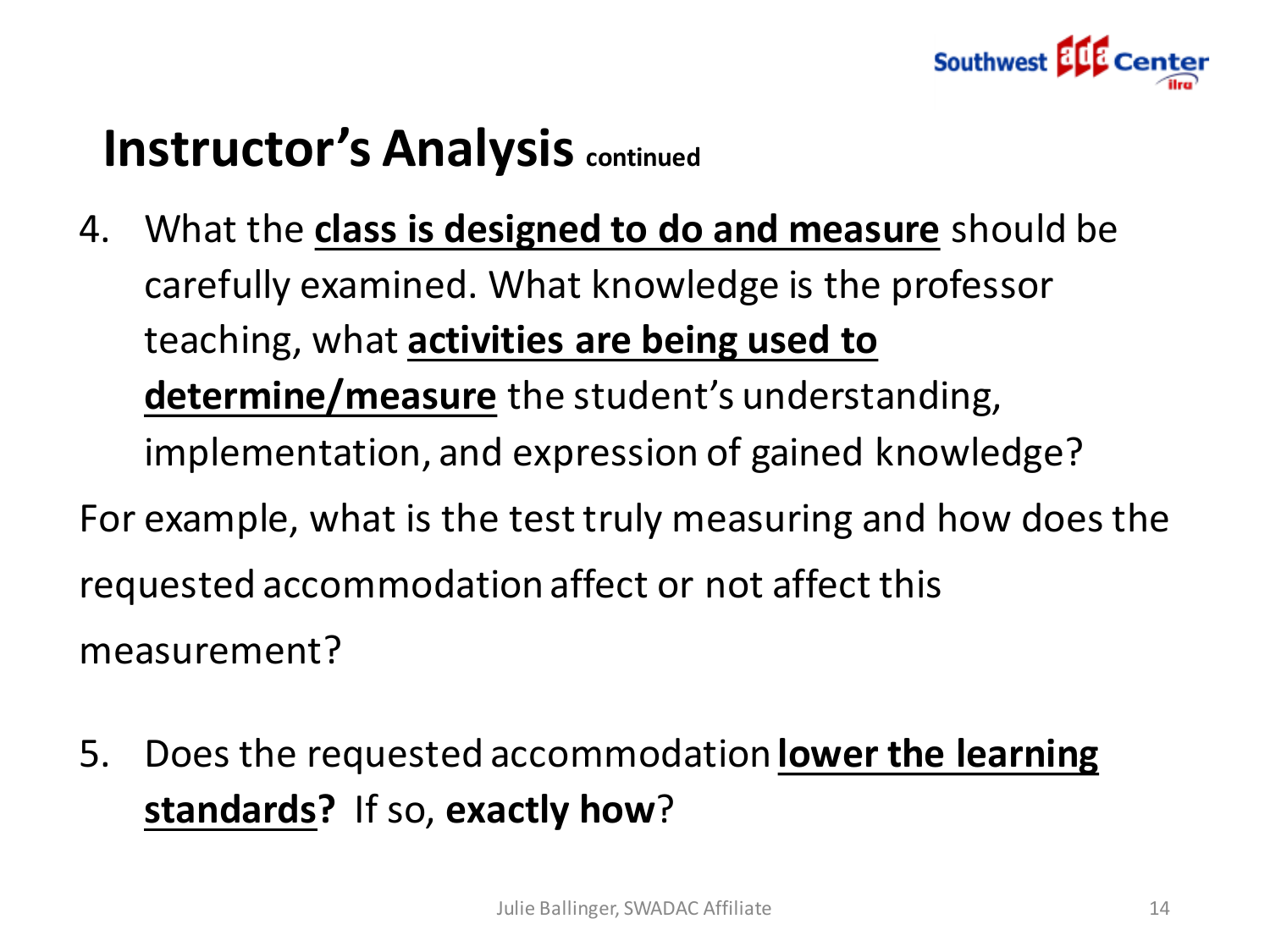

### **Instructor's Analysis**

- 6. Does the requested accommodation **fundamentally alter** the class requirement(s)? If so, **be very detailed** in how this is the case.
- 7. Does the request give the student an **unfair advantage**  over other students? If so, **exactly how?**

Note: Regarding the unfair advantage – it can't just be that the accommodation gives the student equal access and removes the barriers – but that the accommodation **actually exceeds equal access** by giving an unfair edge.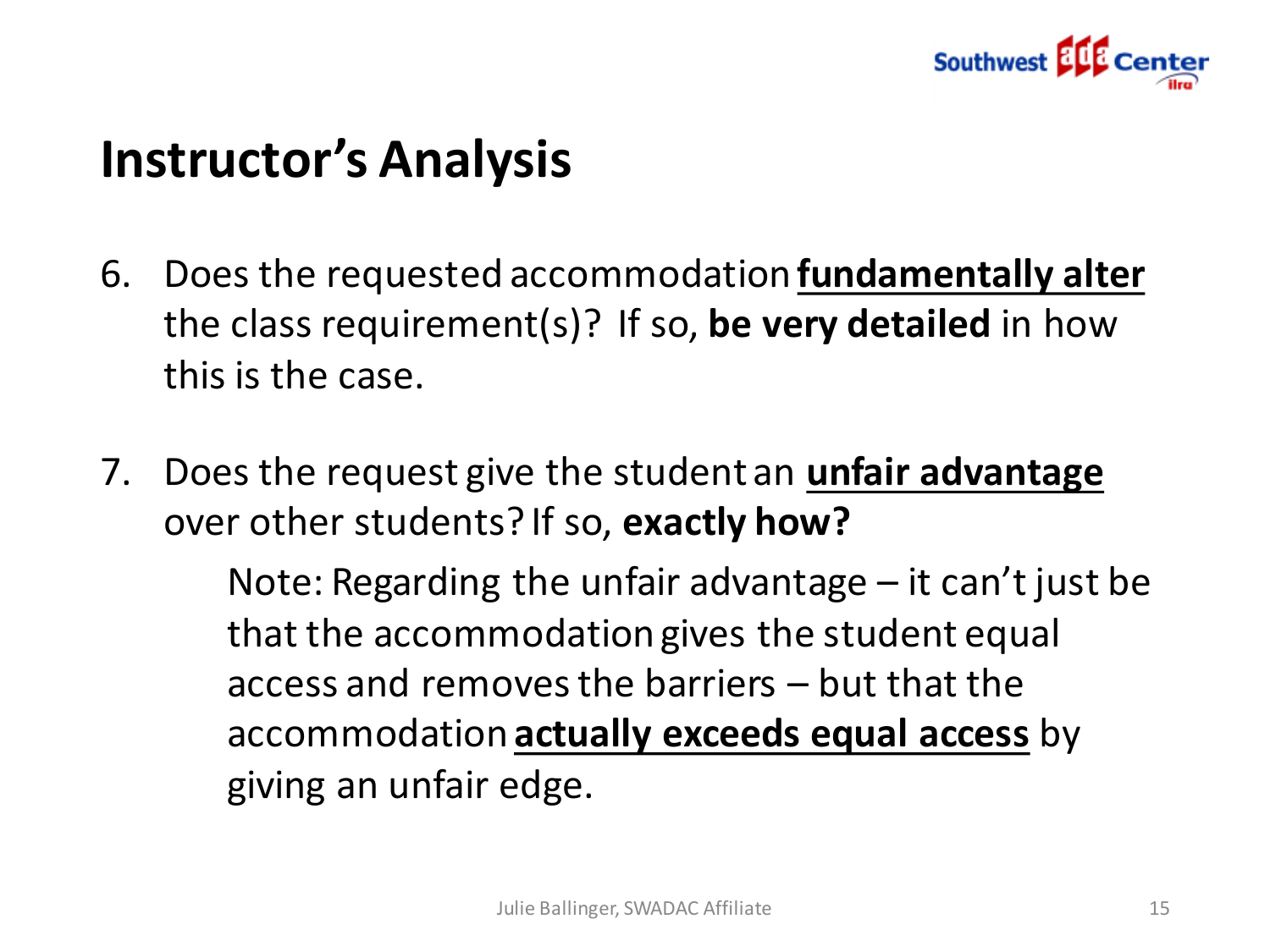

### **Instructor's Analysis 8**

8. Would the accommodation result in **undue financial or administrative burden**? If so, **be very specific how**.

Burden determination **must involve** the head of the college or his or her designee after considering all resources available for use in the funding and operation of the service, program, or activity, and must be accompanied by a written statement of the reasons for reaching that conclusion.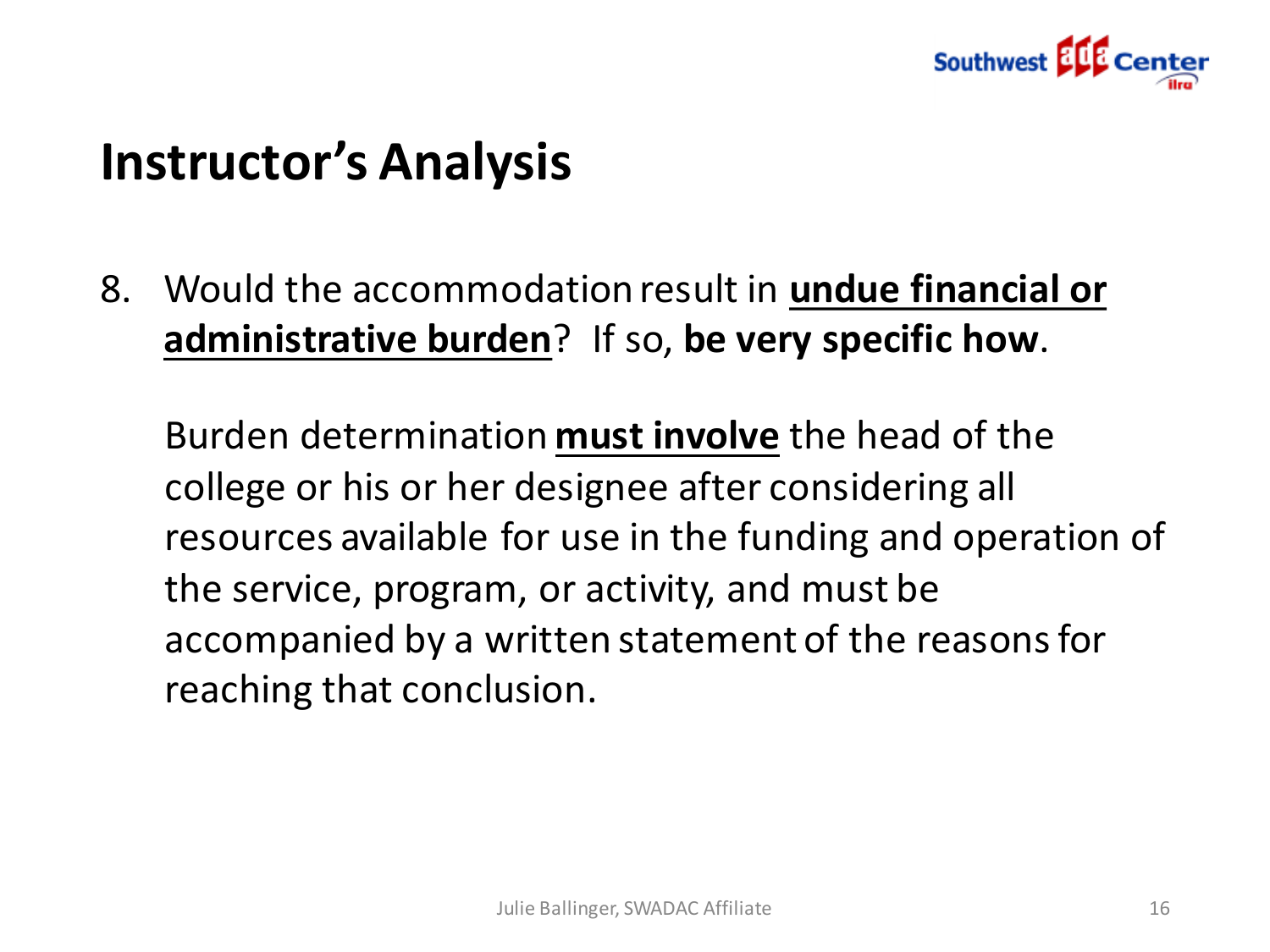

### **Instructor's Analysis**

- 9. What **other equally effective accommodations can be considered and provided** that will offer equal access for the student if the instructor denies the requested accommodation?
- 10. Does the **appeal process afford immediate opportunity** for the student to have their petition addressed in a timely manner in order to **prevent irreparable harm** to the student if their appeal prevails?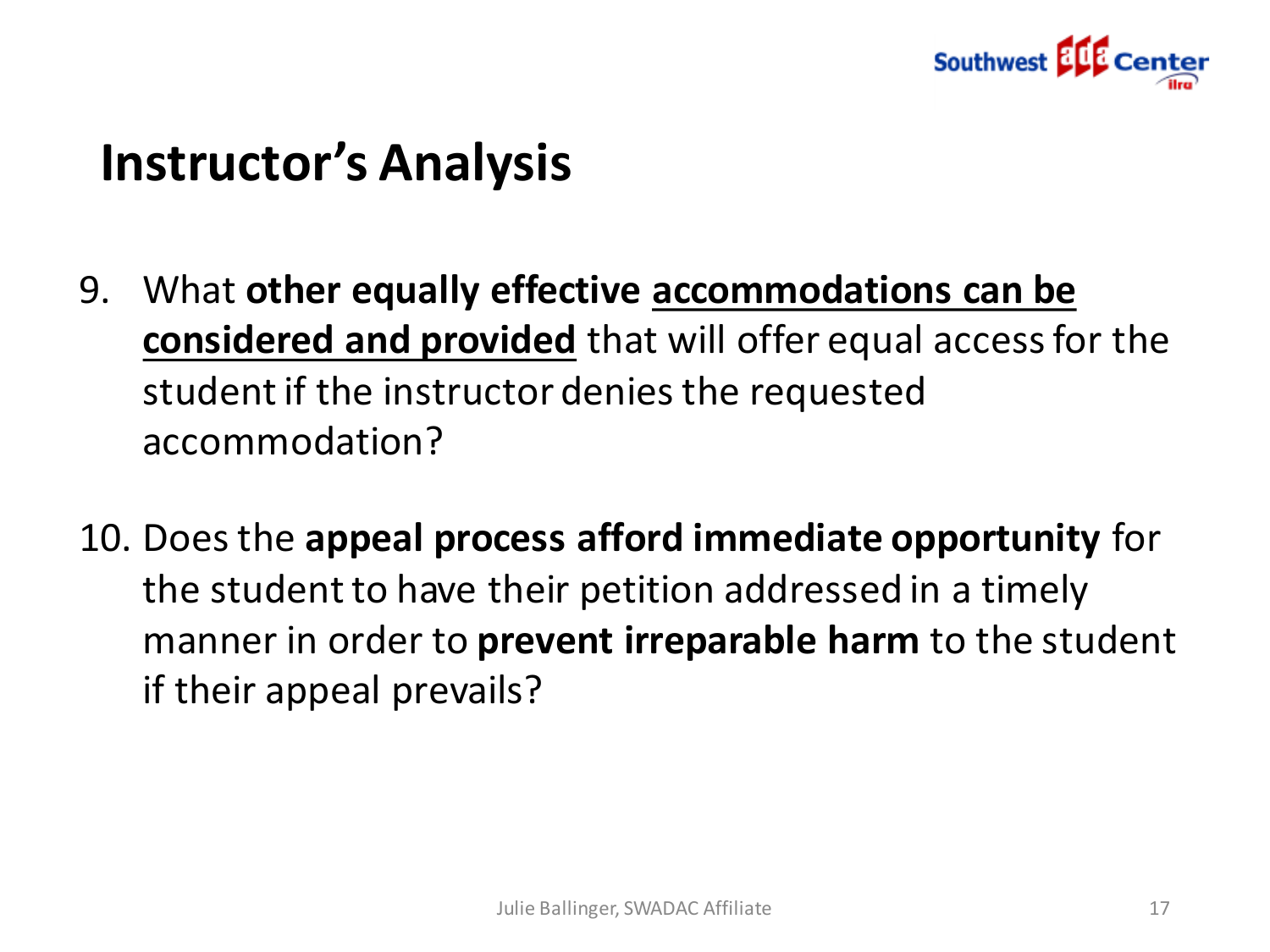

Remember -- an adjustment can **ONLY be denied IF** it can be shown that it will either:

- 1. Fundamentally **alter** the class, requirement(s), or program
- 2. Give the student an **unfair advantage** over other students (exceeding equal access)
- 3. Result in **undue financial** and **administrative burden**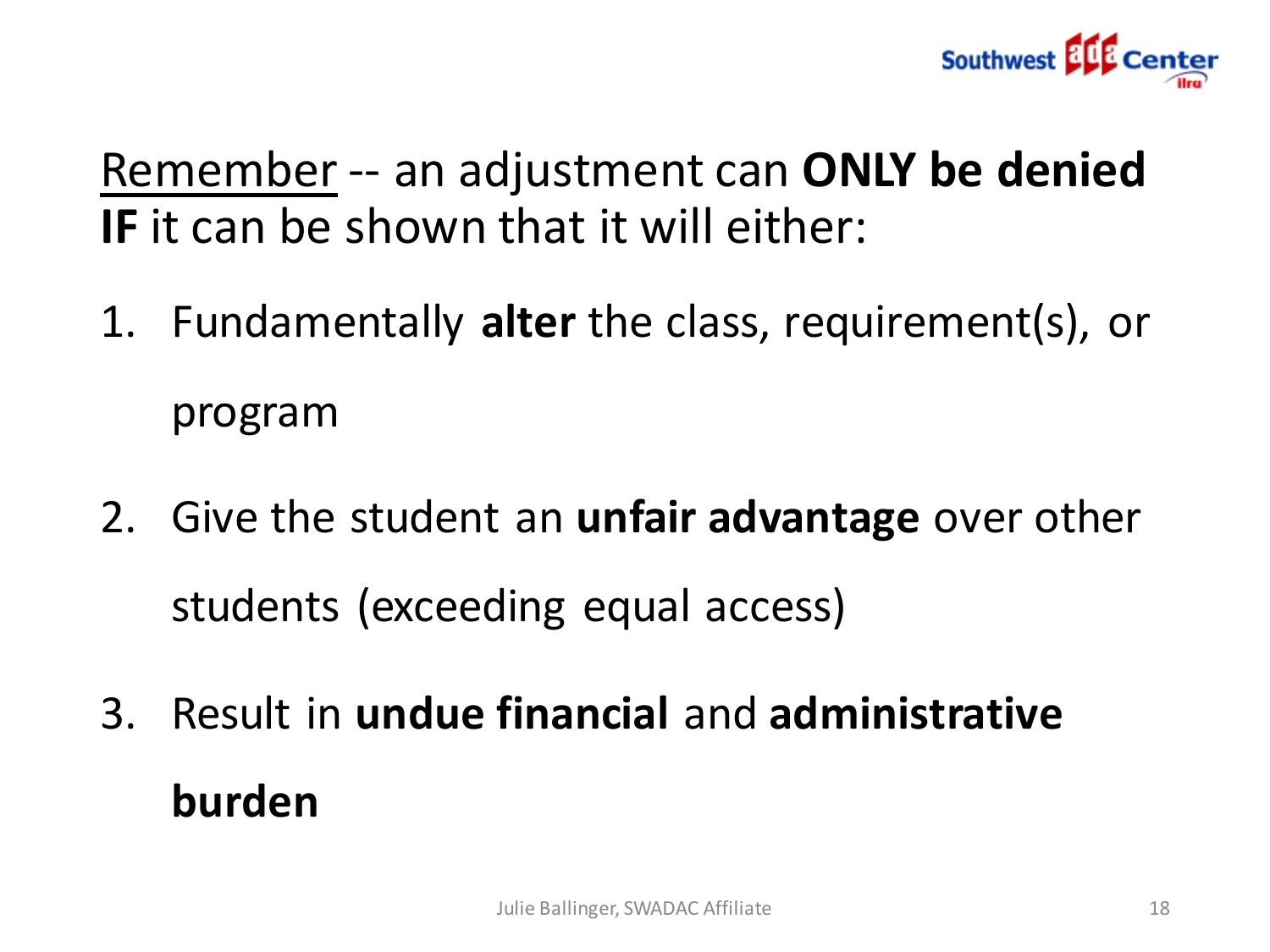

### **Essential Program Requirements?**

Before a decision that a class or program requirement is essential the request should be

#### **carefully reviewed adhering to specific procedural**

**guidelines** that includes debate about the nature and

fundamental requirements of the particular class or

program, subjecting it to a substantive review.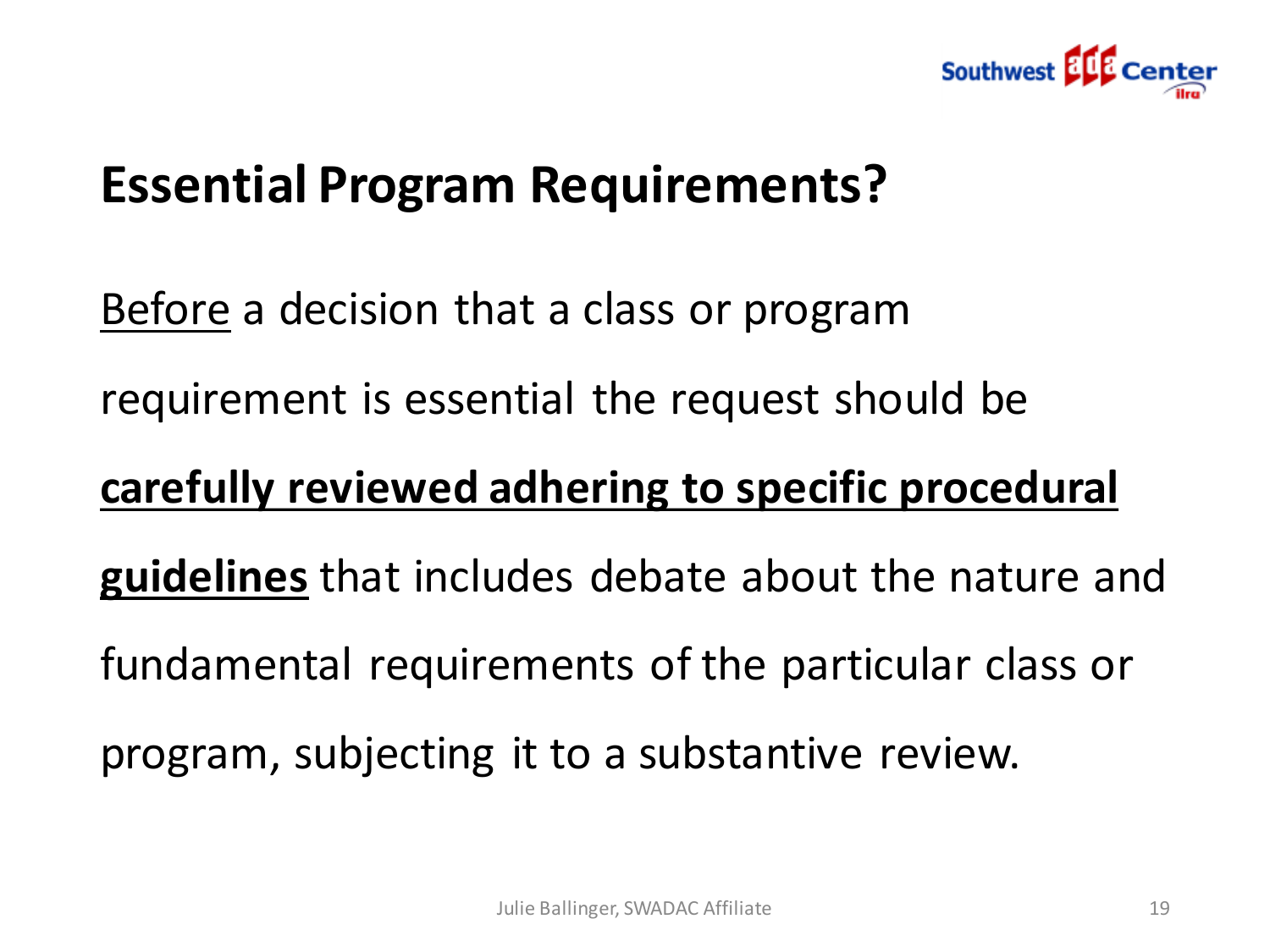

# **Class Substitution**

- Consideration of **class substitutionor waiver**should be taken into serious consideration, barring fundamental alteration, **if no** academic accommodation can be given.
- Does the college have a broad suite of courses to choose from that steer students, in addition to gaining a specified profession, to receive a **well-rounded**  education?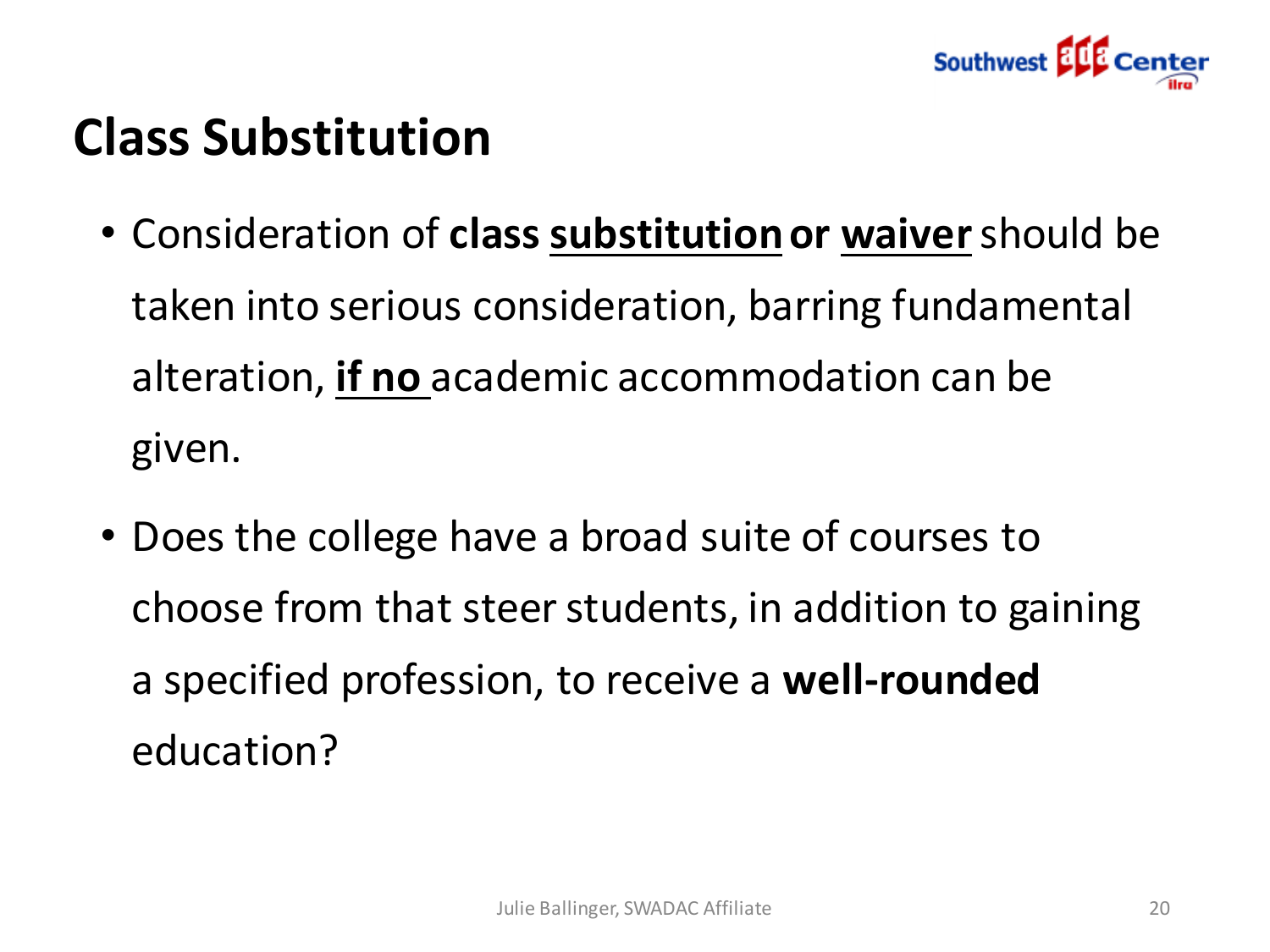

## **Future Requirements**

- A denial of an accommodation **CANNOT** be justified based on the instructor's personal doubts about the student's ability to meet **future** requirements of the degree or profession.
- The denial or approval of an accommodation should be based on the **present** class or program requirement(s) only.
- Note: AHEAD has excellent training materials on this subject.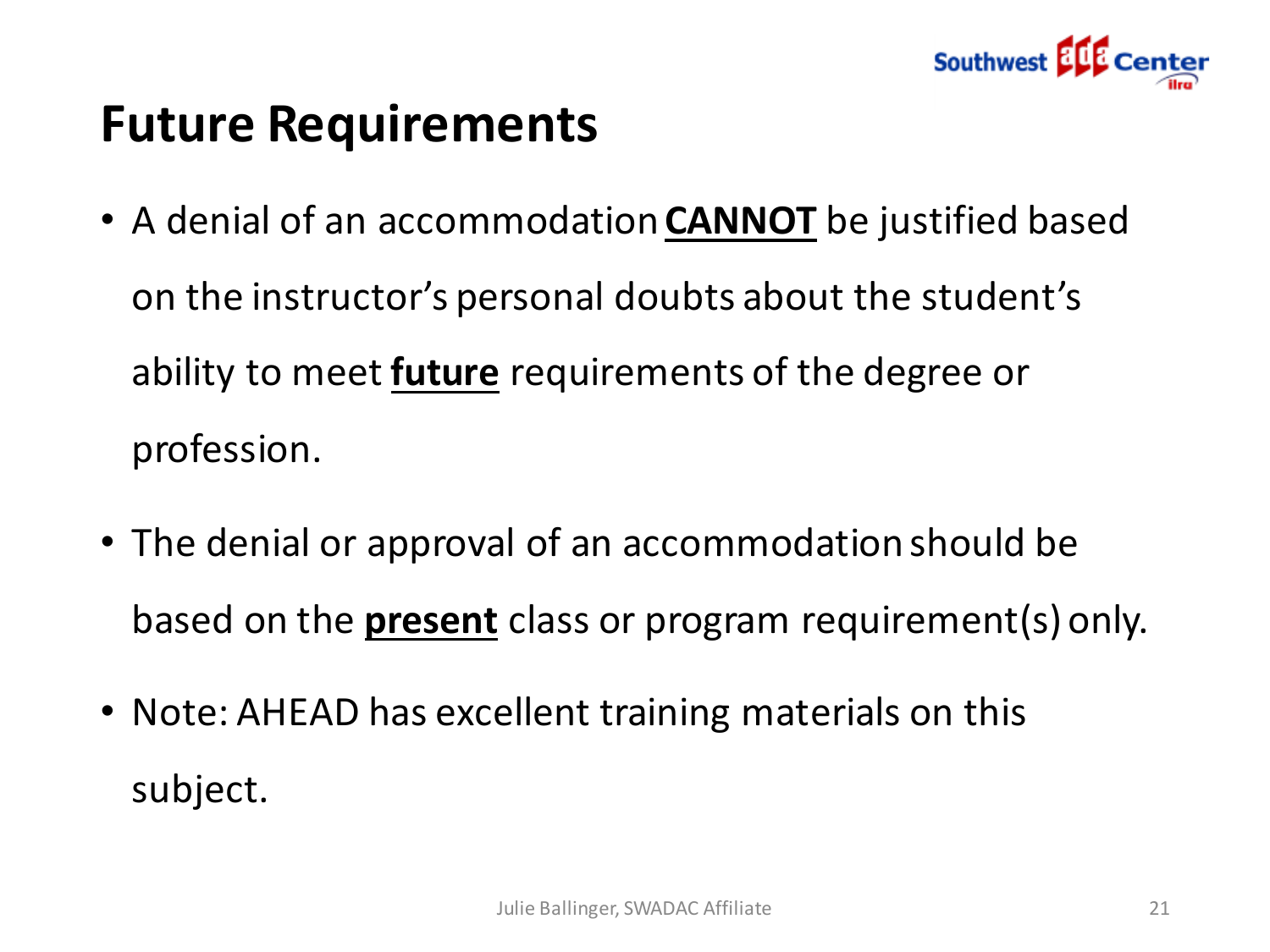

# **Denial of Accommodation**

- If the student believes in the end that the college is making a unjust decision of a denial, then disabled student services has the role of **informing the student of their right** to appeal and/or to file with OCR.
- Once again, to prevent irreparable harm, the college should have a **procedure in place** where the disabled student services or student is allowed to easily and quickly "move up" the ladder of authority in the appeal process.
- Having this type of procedure may also help to **reduce formal grievance** filings with OCR.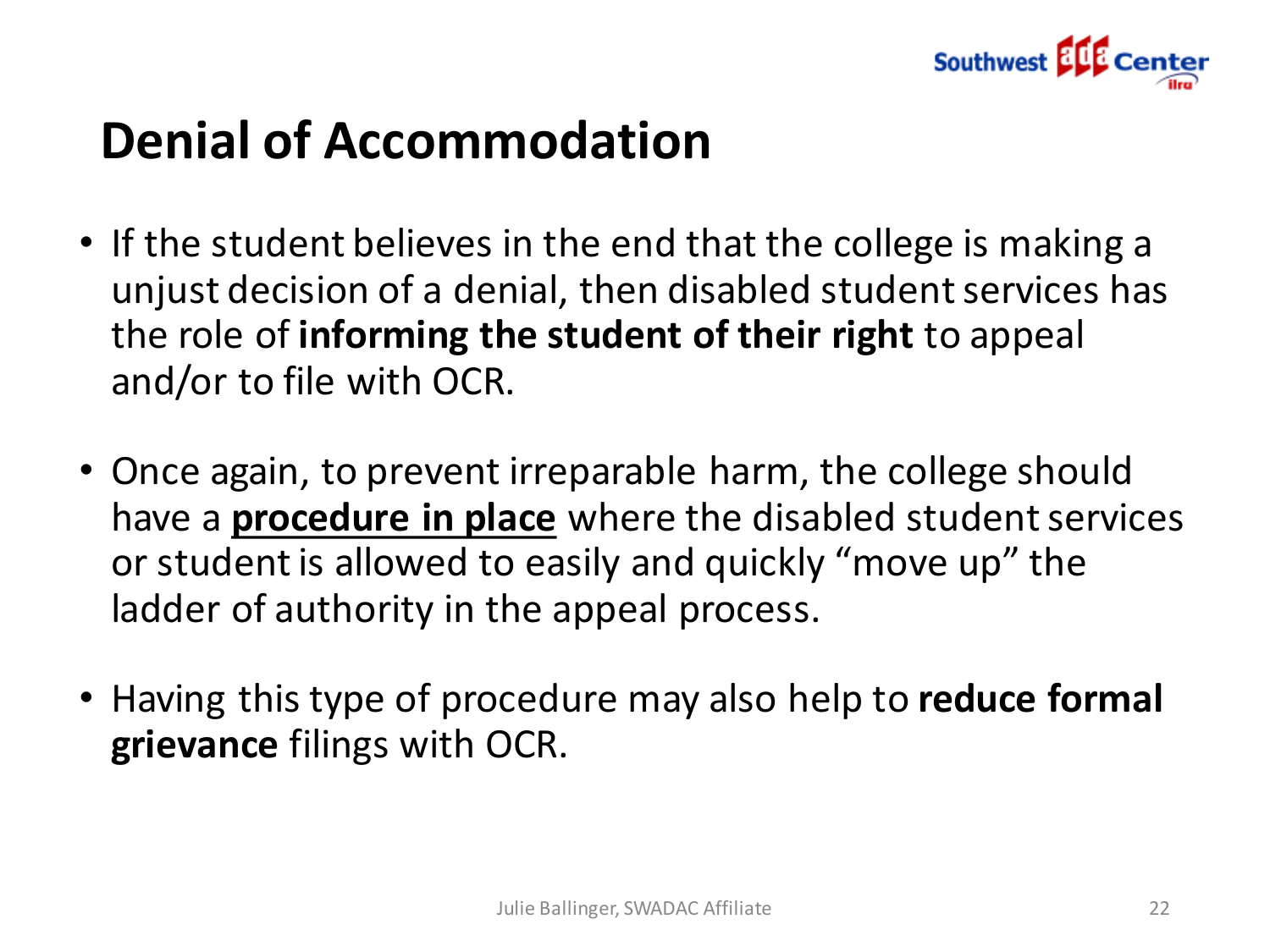

# **Discrimination Complaints**

- Section 504/ADA Coordinator / Disability Services Office / Equal Opportunity Officer
	- College's grievance procedures (both formal & informal processes)
	- Student should be prepared to present their case
- If dissatisfied with the outcome of the college's grievance procedures **or** want an alternative - may file with OCR or directly in a Court
- OCR complaint process: **[www.ed.gov/ocr/docs/howto.html](http://www.ed.gov/ocr/docs/howto.html)**

Office for Civil Rights, U.S. Department of Education Washington, D.C. 20202-1100 Phone: 1-800-421-3481 / TDD: 1- 877-521-2172 Email: **[ocr@ed.gov](mailto:ocr@ed.gov)** / Web site: **[www.ed.gov/ocr](http://www.ed.gov/ocr/)**

*Note – OCR provides technical assistance upon request.*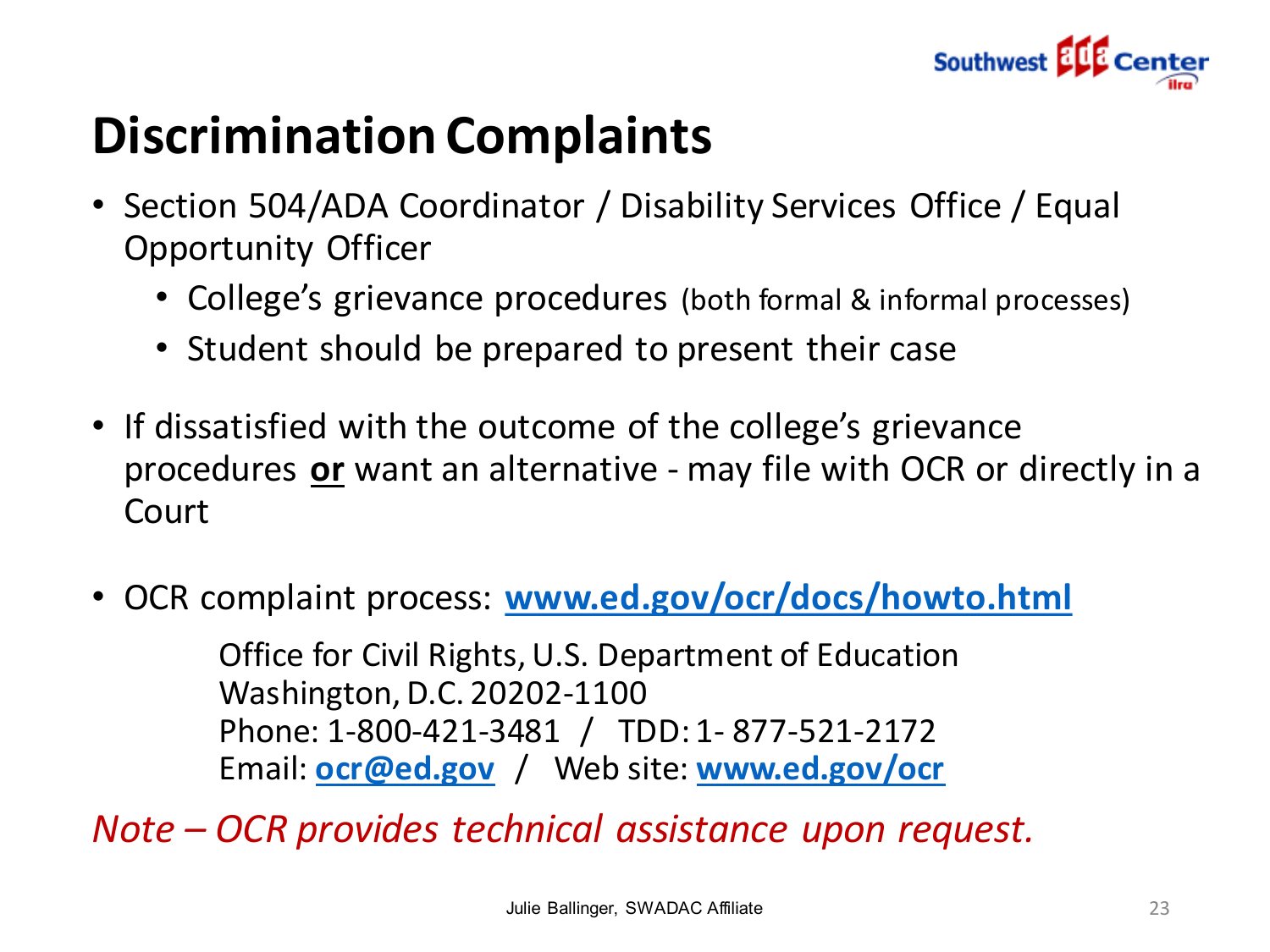

# Resources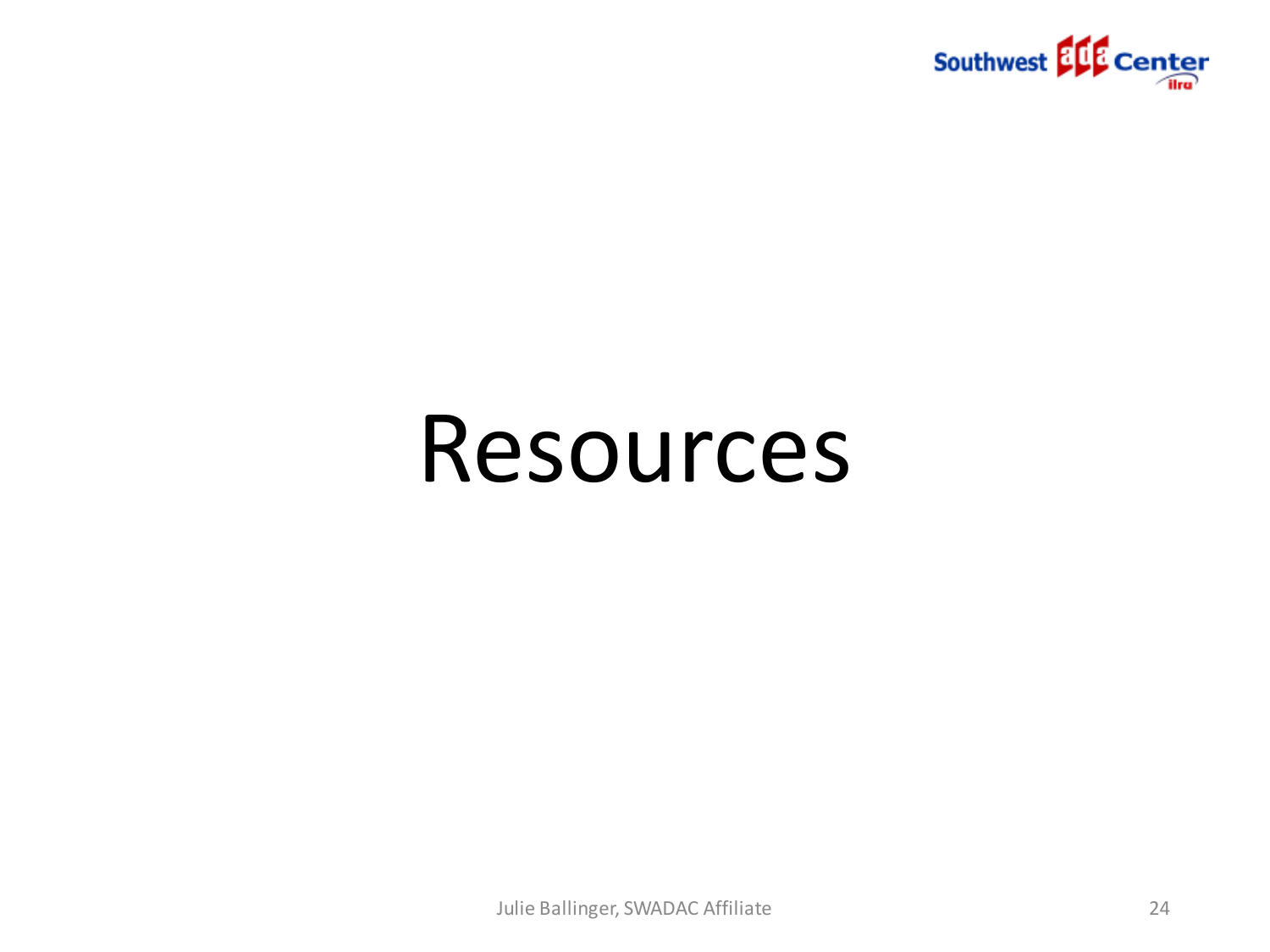



• **The Southwest ADA Center** [\(www.southwestada.org\)](http://www.southwestada.org/) is part of the

ADA National Network and serves NM, TX, AR, LA, and OK.

- Each Regional ADA Center focuses on its region's unique needs.
- To find and contact YOUR regional ADA Center:

Go to [www.adata.org](http://www.adata.org/)

 $\checkmark$  Call 1-800-949-4232

*The ADA National Network is funded by the National Institute on Disability, Independent Living, and Rehabilitation Research (NIDILRR).*